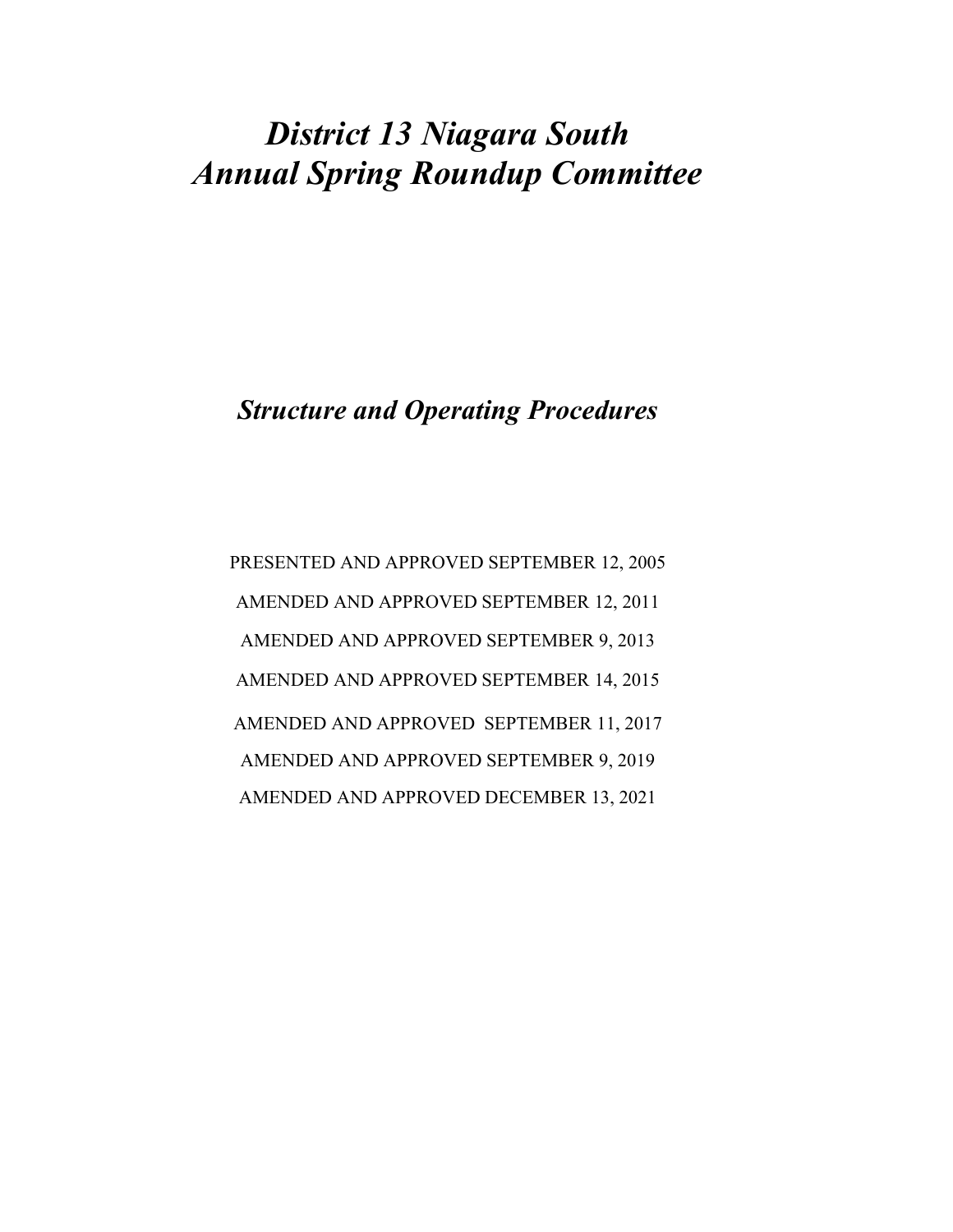# Table of Contents

|                              | <b>Section 1</b> Organization | Page 3 |
|------------------------------|-------------------------------|--------|
| <b>Section 1.1</b> The Name  |                               | Page 3 |
| <b>Section 1.2</b> Structure |                               | Page 3 |

| <b>Section 2</b> Qualifications and Responsibilities                | Page 4 |
|---------------------------------------------------------------------|--------|
| <b>Section 2.1</b> Suggested Qualifications Required for Nomination | Page 4 |
| <b>Section 2.2</b> Duties and Responsibilities                      | Page 6 |

| <b>Section 3</b> Elections |                                                            | Page 13 |
|----------------------------|------------------------------------------------------------|---------|
|                            | <b>Section 3.1</b> Election Procedures                     | Page 13 |
|                            | <b>Section 3.2</b> Order of Positions for Roundup Election | Page 13 |

| <b>Section 4</b> General Guidelines | Page 14 |
|-------------------------------------|---------|
| <b>Section 5</b> Meeting Templates  | Page 15 |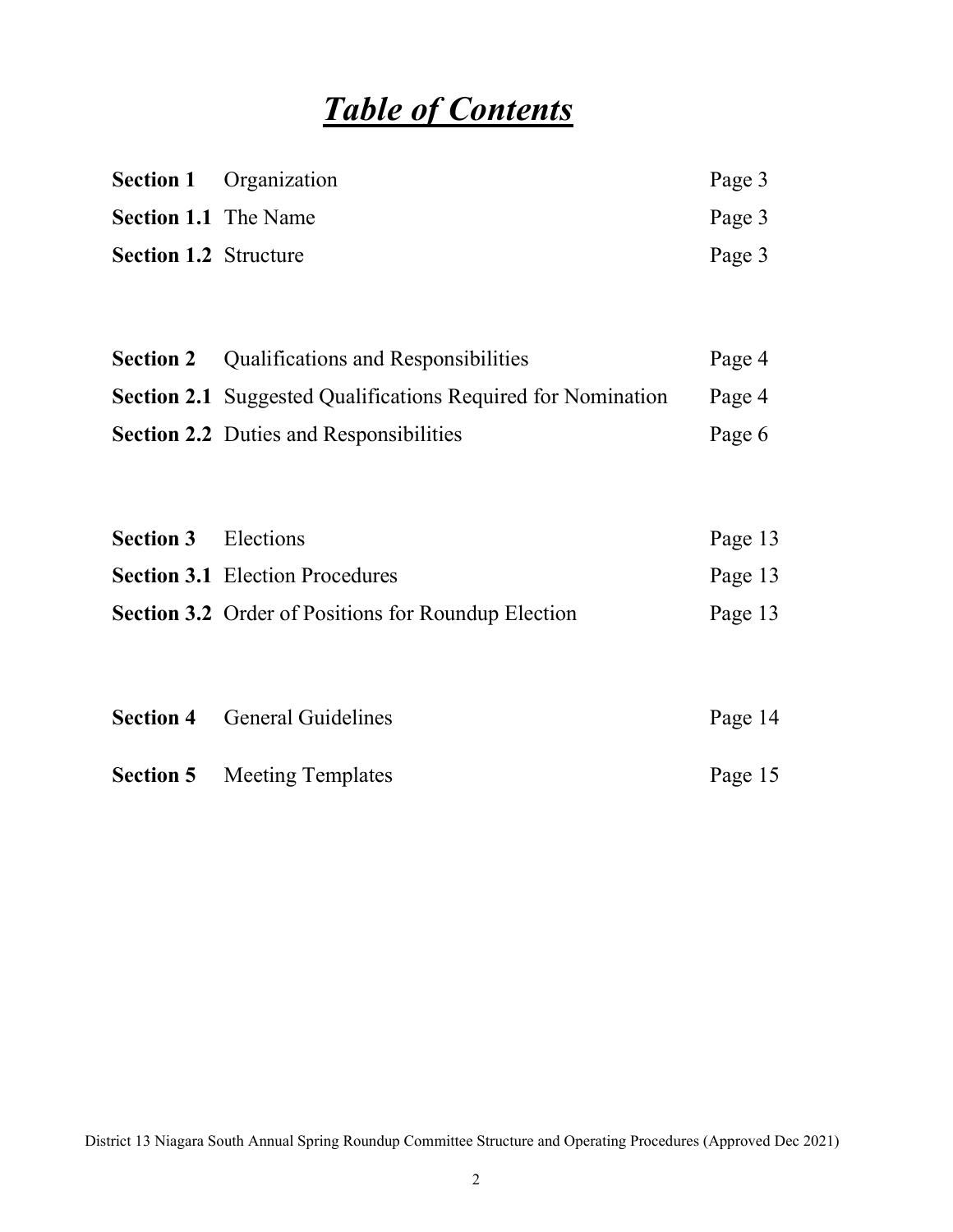## Structure and Operating Procedures

The purpose of these Structure and Operating Procedures is to provide the continuing successful operations of the Niagara South Annual Spring Roundup. The suggestions set out in these guidelines were agreed upon by an Ad Hoc Committee composing of former Niagara South District Committee members, past Roundup Chairpersons and past Roundup Committee members. These guidelines were presented in August 2005 to the Members of Alcoholics Anonymous in District 13, Niagara South and were approved September 12, 2005.

These Structure and Operating Procedures are constructed within the confines of the Twelve Steps, the Twelve Traditions and the Twelve Concepts.

#### Section 1 Organization

#### Section 1.1 The Name

The Committee shall be known as the "District 13 Niagara South Annual Spring Roundup Committee"

#### Section 1.2 Structure

The Committee shall be composed of the following elected "Trusted Servants"

- 1. District 13 Niagara South District Committee Member (D.C.M.)
- 2. Roundup Chairperson
- 3. Roundup Co-Chairperson
- 4. Roundup Treasurer
- 5. Roundup Co-Treasurer
- 6. Roundup Secretary
- 7. Roundup Program Chairperson
- 8. Roundup Kitchen Chairperson
- 9. Roundup Canteen Chairperson
- 10. Roundup Publicity Chairperson
- 11. Roundup Greeter Chairperson
- 12. Roundup Cleanup Chairperson
- 13. Al-Anon Chairperson
- 14. Roundup Co-Secretary
- 15. Roundup Program Co-Chairperson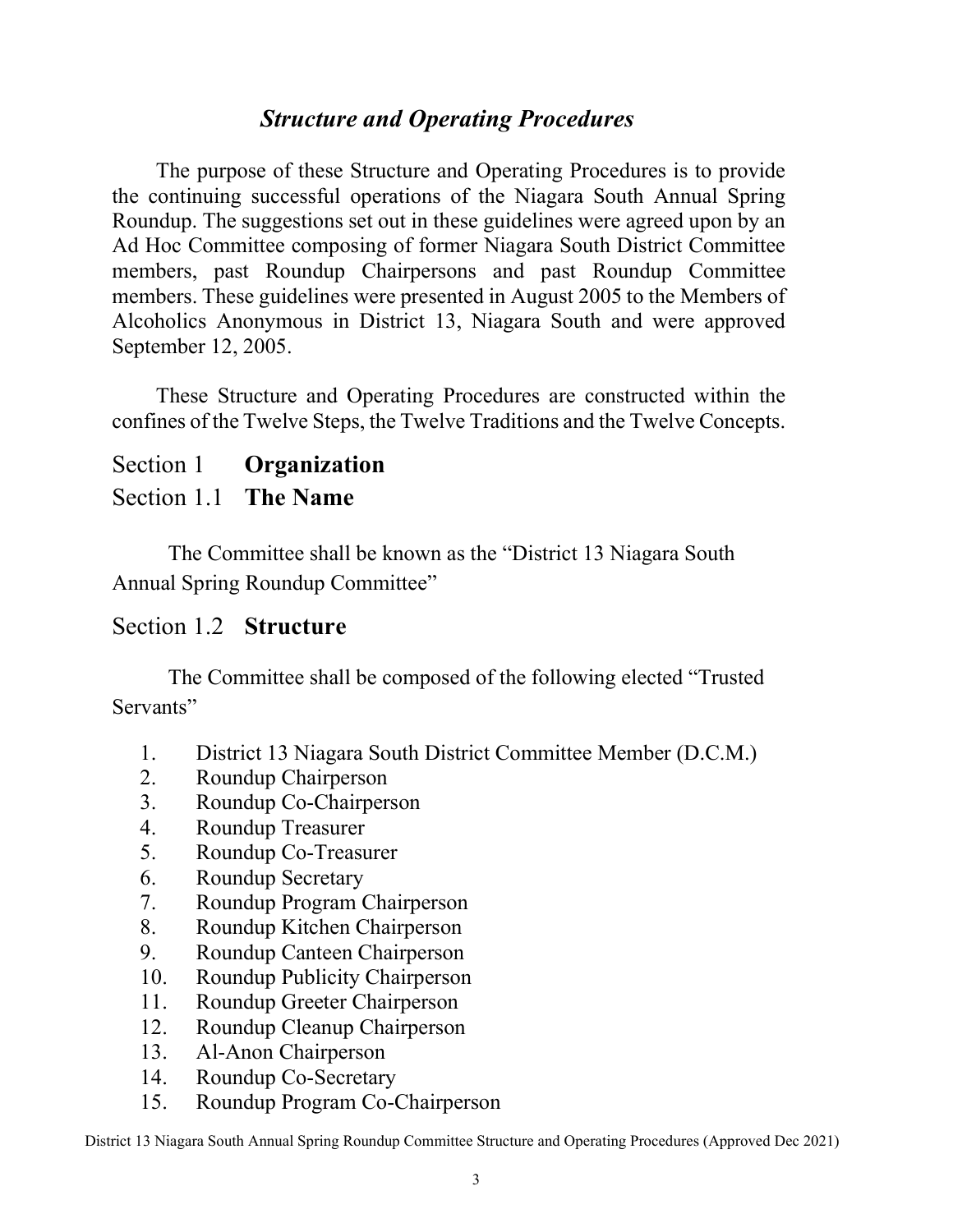- 16. Roundup Kitchen Co-Chairperson
- 17. Roundup Canteen Co-Chairperson
- 18. Roundup Publicity Co-Chairperson
- 19. Roundup Greeter Co-Chairperson
- 20. Roundup Cleanup Co-Chairperson

# Section 2 **Qualifications and Responsibilities**

# Section 2.1 Suggested Qualifications Required for Nomination

# Chairperson

- 1. At least three (3) years of continuous sobriety
- 2. Two (2) years serving on the Spring Roundup Committee
- 3. One (1) year service experience at the Intergroup or General Service level
- 4. Should have held at least one of the following positions in the past— Roundup Co-Chairperson, Treasurer, Program Chairperson or Kitchen Chairperson
- 5. A working knowledge of the Twelve Traditions

# Co-Chairperson

- 1. At least three (3) years of continuous sobriety
- 2. Two (2) years serving on the Spring Roundup Committee
- 3. One (1) year service experience at the Intergroup or General Service level
- 4. Should have held at least one of the following positions in the past— Treasurer, Program Chairperson or Kitchen Chairperson
- 5. Be prepared to step into the Chairperson position should the need arise
- 6. A working knowledge of the Twelve Traditions

## Treasurer

- 1. At least three (3) years of continuous sobriety
- 2. Two (2) years serving on the Spring Roundup Committee
- 3. One (1) year service experience at the Intergroup or General Service level
- 4. A working knowledge of the Twelve Traditions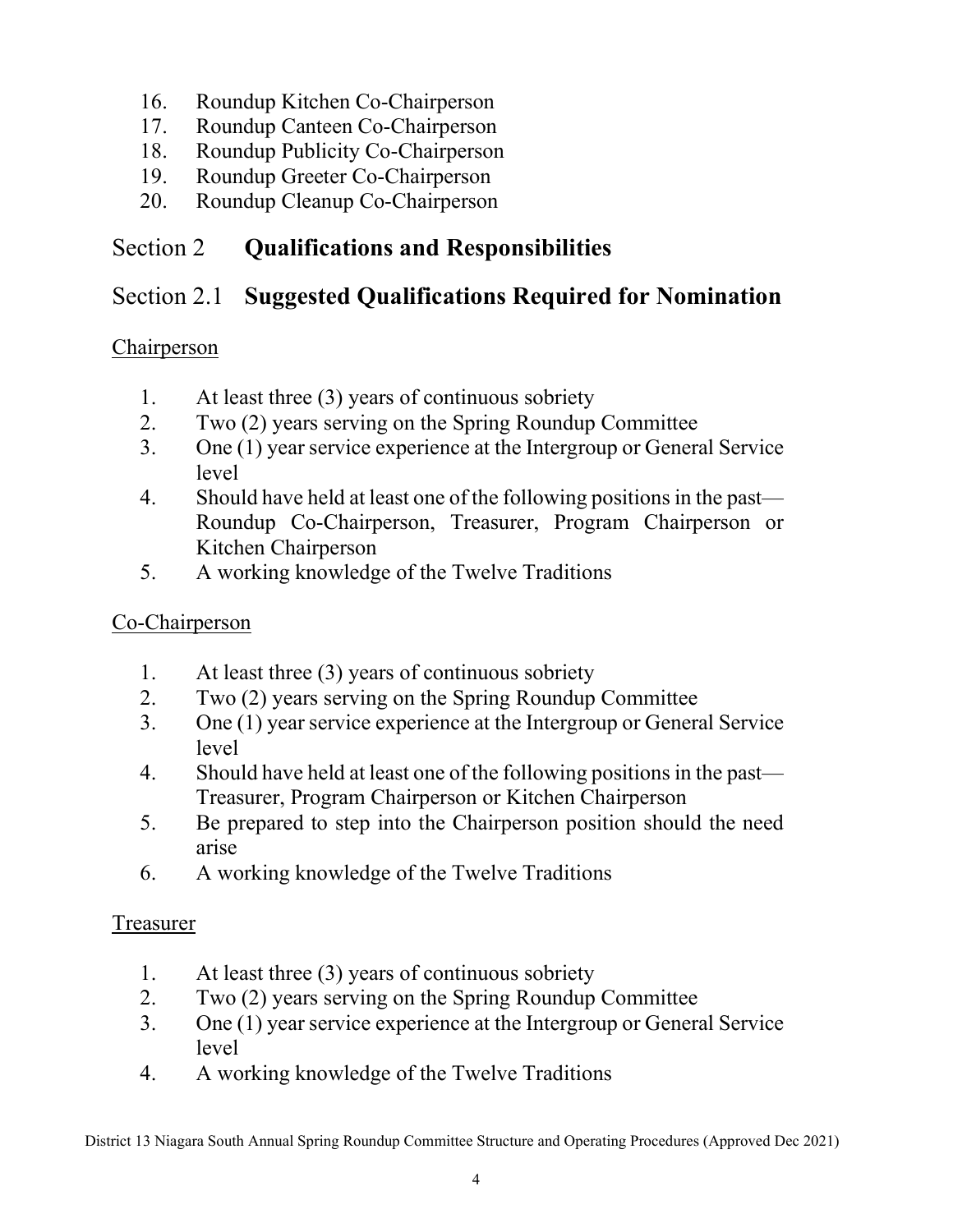## Co-Treasurer

- 1. At least three (3) years of continuous sobriety
- 2. Two (2) years serving on the Spring Roundup Committee
- 3. One (1) year service experience at the Intergroup or General Service level
- 4. Be prepared to step into the Treasurer's position should the need arise
- 5. A working knowledge of the Twelve Traditions

## Secretary

- 1. At least one (1) year of continuous sobriety
- 2. A working knowledge of the Twelve Traditions

## Program Chairperson

- 1. At least two (2) years of continuous sobriety
- 2. One (1) year serving on the Spring Roundup Committee
- 3. A working knowledge of the Twelve Traditions

## Kitchen Chairperson

- 1. At least two (2) years of continuous sobriety
- 2. One (1) year serving on the Spring Roundup Committee
- 3. A working knowledge of the Twelve Traditions

## Canteen Chairperson

- 1. At least two (2) years of continuous sobriety
- 2. One (1) year serving on the Spring Roundup Committee
- 3. A working knowledge of the Twelve Traditions

## Publicity Chairperson

- 1. At least one (1) year of continuous sobriety
- 2. A working knowledge of the Twelve Traditions

## Greeter Chairperson

1. At least one (1) year of continuous sobriety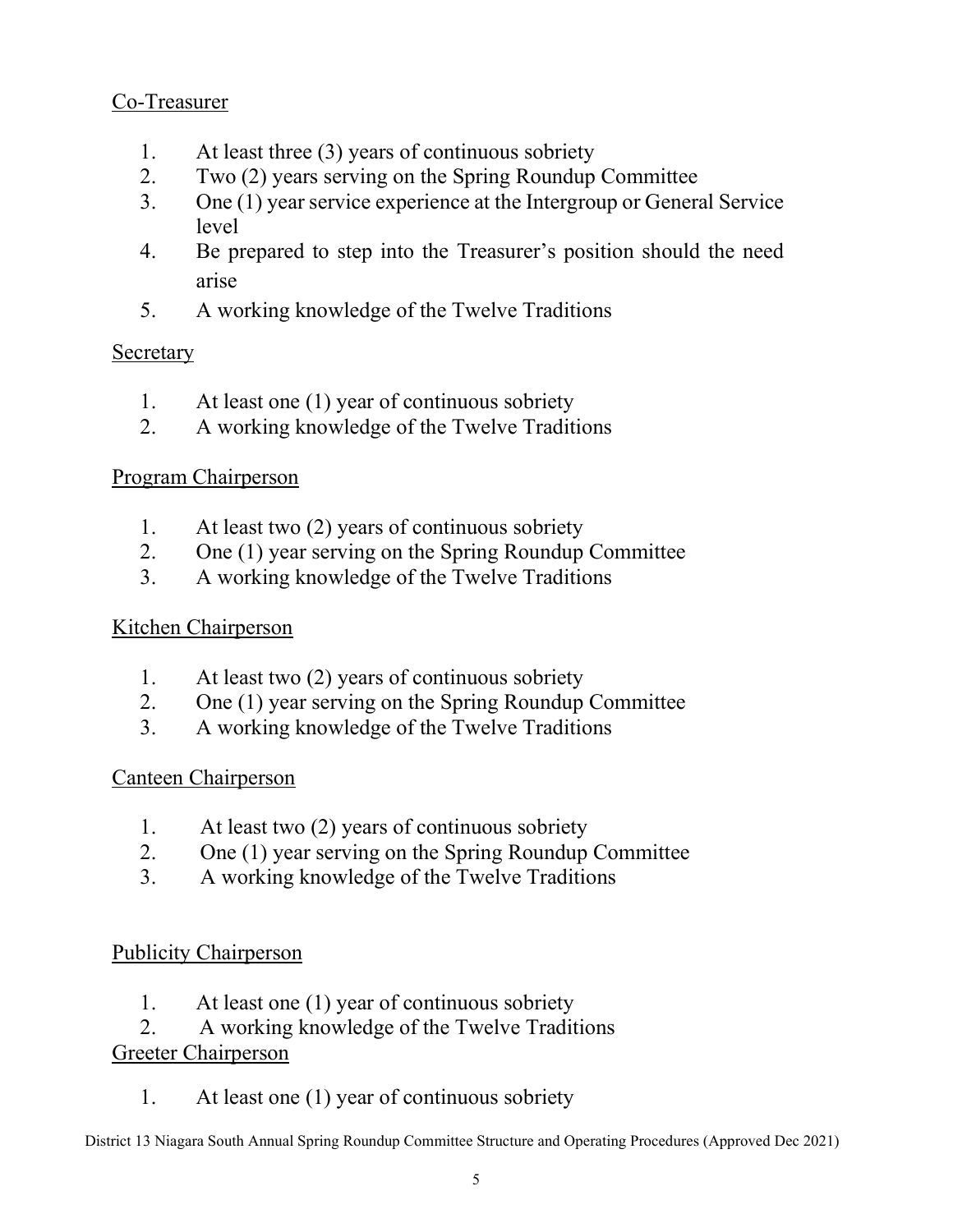2. A working knowledge of the Twelve Traditions

## Cleanup Chairperson

- 1. At least one (1) year of continuous sobriety
- 2. A working knowledge of the Twelve Traditions

All Co-Chairpersons (excluding Co-Chairperson of the Committee and Co-Treasurer)

- 1. At least one (1) year of continuous sobriety
- 2. Be prepared to step into the Chairperson position should the need arise
- 3. A working knowledge of the Twelve Traditions

#### \*\*\*All Committee members must be willing and available for setup or remain until the end of the evening to assist with teardown (see job description)

If you are unable to make this commitment, please do not run for a position \*\*\*

# Section 2.2 Duties and Responsibilities

# District Committee Member (D.C.M.)

- 1. Make arrangements to hold the first Roundup Committee meeting (Currently this is held on the first Monday of October at 7:00 pm) and ensure that Al-Anon has been invited to the meeting via official channels (Al-Anon Answering service – 905-328-1677 or email district12osa@gmail.com)
- 2. Be in attendance at all Committee meetings
- 3. The D.C.M. is responsible for everything pertaining to the rental of the banquet hall (setting the following year's date, signing the contract and ensure the deposit is made)
- 4. Ensure that we have access to the hall Friday evening before the Roundup to drop off supplies
- 5. The D.C.M. is responsible for the keys, swipe cards, contract and payment pertaining to the storage unit for the Spring Roundup (Currently stored at Bronco Mini Storage)
- 6. Invite the Delegate to attend and give an Area Report
- 7. Invite the Intergroup Literature Chairperson, Al-Anon Literature, all District Subcommittee Chairpersons and Archives to be in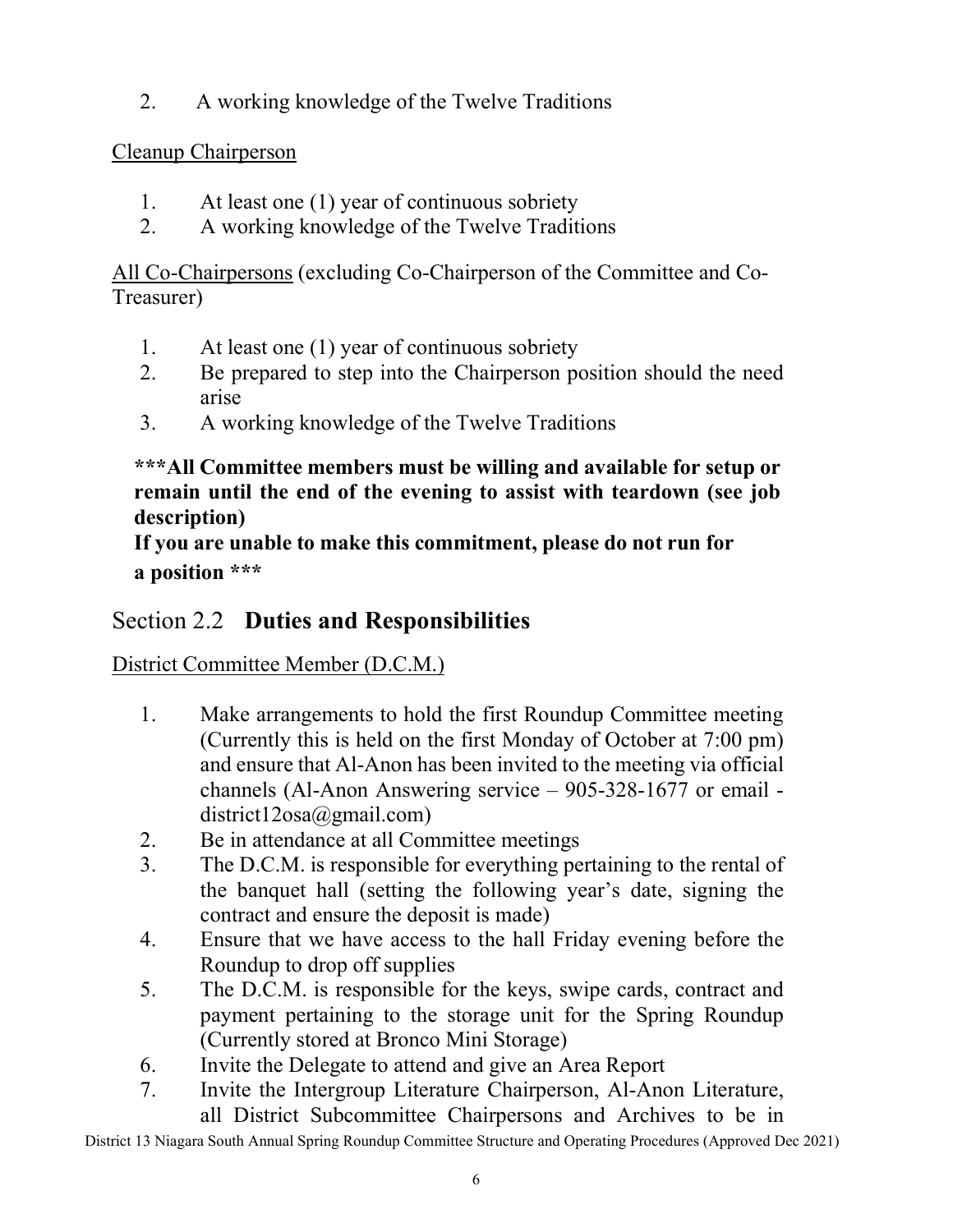attendance on the day of the Roundup at least two (2) months prior to the event

- 8. Arrange to have signatures changed at the bank (Authorized signatories are: D.C.M., Roundup Chairperson & Roundup Treasurer)
- 9. The D.C.M. is responsible to set up the access to the storage unit for the D.C.M., Roundup Chairperson and the Kitchen Chairperson
- 10. Be available for setup or teardown

## Roundup Committee Chairperson

- 1. Be in attendance at all Committee meetings
- 2. Chair Roundup Committee meetings
- 3. Follow up with other Chairpersons on the Committee in reference to their responsibilities
- 4. Chair closing meeting after the banquet
- 5. General help in all areas of the program
- 6. Arrange for recording of the speakers
- 7. The Chairperson is responsible for the duties and responsibilities of any vacant positions
- 8. Responsible for arranging the return of all Roundup materials to storage facility
- 9. Acts as liaison between the Roundup committee and District 13 and is expected to provide a monthly report at the District Committee meeting
- 10. Be available for teardown

## Roundup Committee Co-Chairperson

- 1. Be in attendance at all Committee meetings
- 2. Chair Roundup meetings when Chairperson is unavailable
- 3. Work with the Chairperson
- 4. Acquire the DJ and sound system
- 5. Make arrangements to rent linens and be responsible for pickup of linens on Friday and deliver them to the Hall and make arrangements to return them on Monday
- 6. Be available to open hall in the morning and have volunteers available to help with setup
- 7. Substitute for any duties left open on the day of the Roundup
- 8. Chair the opening meeting of the Roundup. Select opening volunteers to read Preamble, How it Works, and Traditions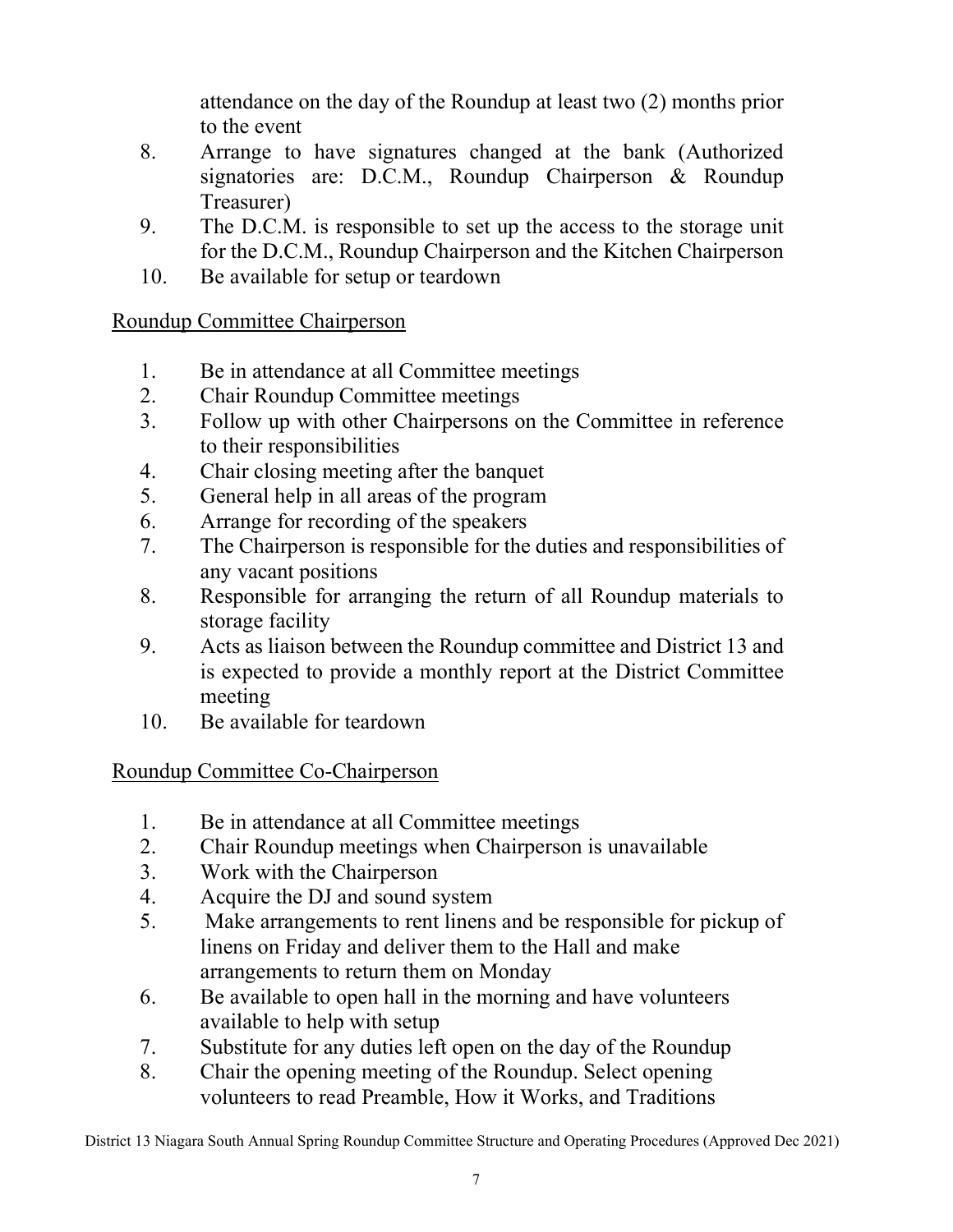- 9. Pick up road signs from the Roundup Chairperson and ensure that they be put out on the morning of the Roundup and that they are collected and returned to the Chairperson after the banquet
- 10. Be available for setup

## Treasurer

- 1. Accurate receiving and disbursements of funds with receipts. All expenses prior to the Roundup are to be voted on and approved by the Committee
- 2. Be in attendance at all Committee meetings to give financial report
- 3. On the day of the Roundup the Treasurer will handle all money transactions for planned expenses in exchange for receipts
- 4. Distribute Roundup tickets to Committee members, G.S.R.'s and other ticket sellers for sale with all monies and unsold tickets returned to the Treasurer
- 5. Give final financial report to Niagara South General Service Committee meeting after the Roundup
- 6. Financial statements and records to be turned over to the D.C.M. after the financial report at the District Committee meeting
- 7. Setup the registration table for the day of the Roundup (Preparation for the registration setup includes taking an inventory to ensure sufficient materials such as: name tags, Sharpies, committee  $\&$ greeter badges, raffle tickets, signs for meetings, etc...)
- 8. Make arrangements to have the proper floats ready for the day of the event (50/50, lunch, registration table and canteen)
- 9. Make arrangements for hotel reservations for Delegate and main speaker (if necessary)
- 10. Pay mileage for Delegate, main speaker and Al-Anon speaker (if necessary)
- 11. Be available for setup

## Co-Treasurer

- 1. Be in attendance at all Committee meetings
- 2. Be available to give financial report at Committee meeting if the Treasurer is not available
- 3. Purchase gifts for the door prizes and spot dances and arrange for the thank you gifts for the speakers including a gift basket for the main speaker's hotel room
- 4. Work with the Treasurer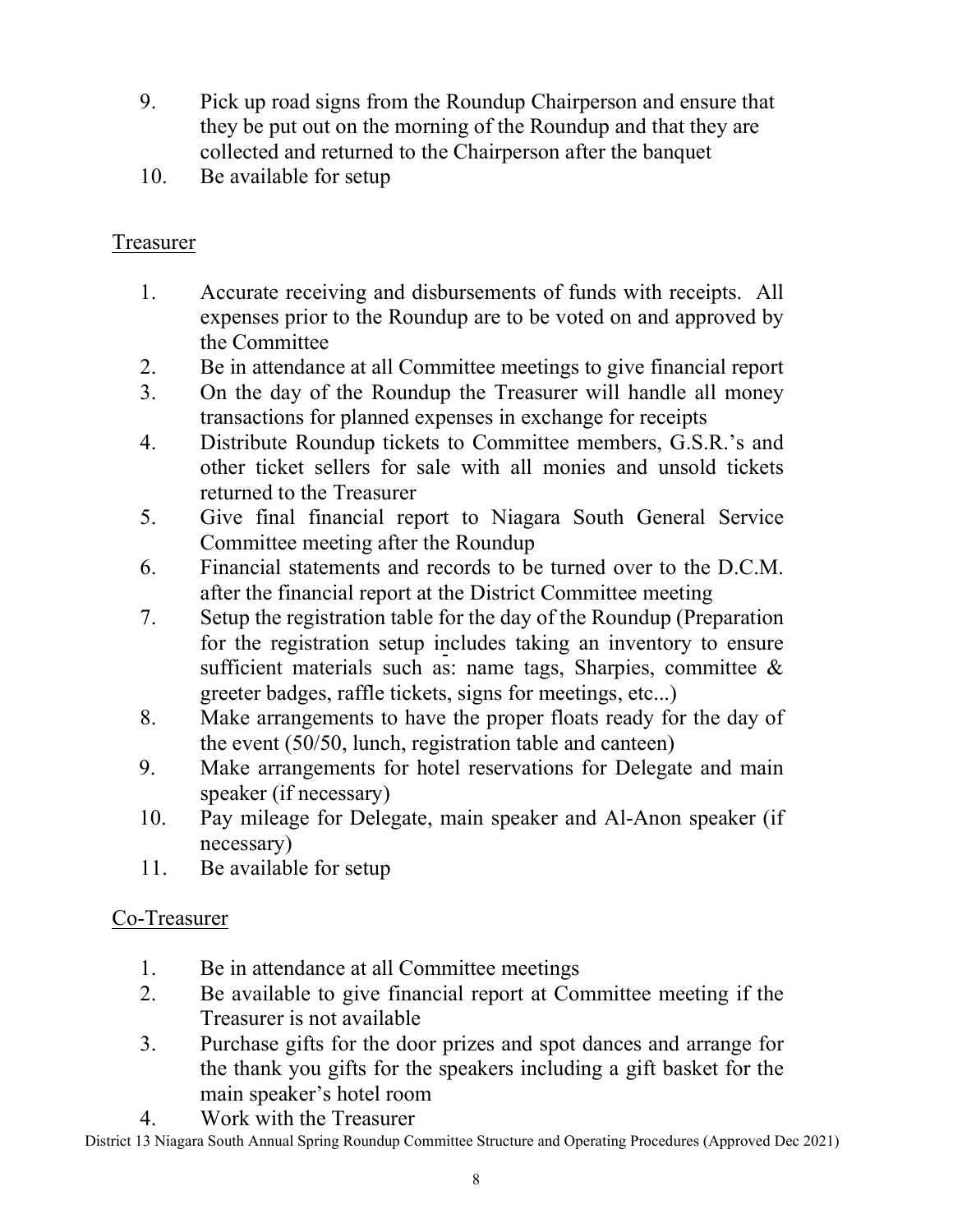5. Be available for teardown

#### Secretary

- 1. Be in attendance at the Committee meetings to take minutes
- 2. Type a copy of the minutes for each of the Committee members and archive the reports with the aaniagara.org website
- 3. Prepare a list of all elected Chairpersons with contact information and distribute a copy to each Committee member. This should be available for the second meeting of the Committee
- 4. All pertinent information to be turned over to the D.C.M. at the wrap-up committee meeting after the Roundup
- 5. Be available to assist the Committee on the day of the Roundup
- 6. Be available for setup or teardown

## Program Chairperson

- 1. Be in attendance at all Committee meetings
- 2. The Program Chairperson chooses the main speaker from a list provided by the committee. This speaker will be then voted upon by the committee. The Program Chairperson will invite the chosen speaker. The speaker will be female in the odd years and male in the even years
- 3. Select speakers and themes for each panel
- 4. Select chairpersons for each panel
- 5. Work with Publicity Chairperson to have the program available for the day of the Roundup
- 6. Make sure program runs smoothly
- 7. Pick someone to do the A.A. Sobriety Countdown (female on even years, male on odd years)
- 8. Purchase gifts for the A.A. Sobriety Countdown
- 9. Consult with the Al-Anon Chair on their selection of participants in the Sobriety Countdown
- 10. Be available for setup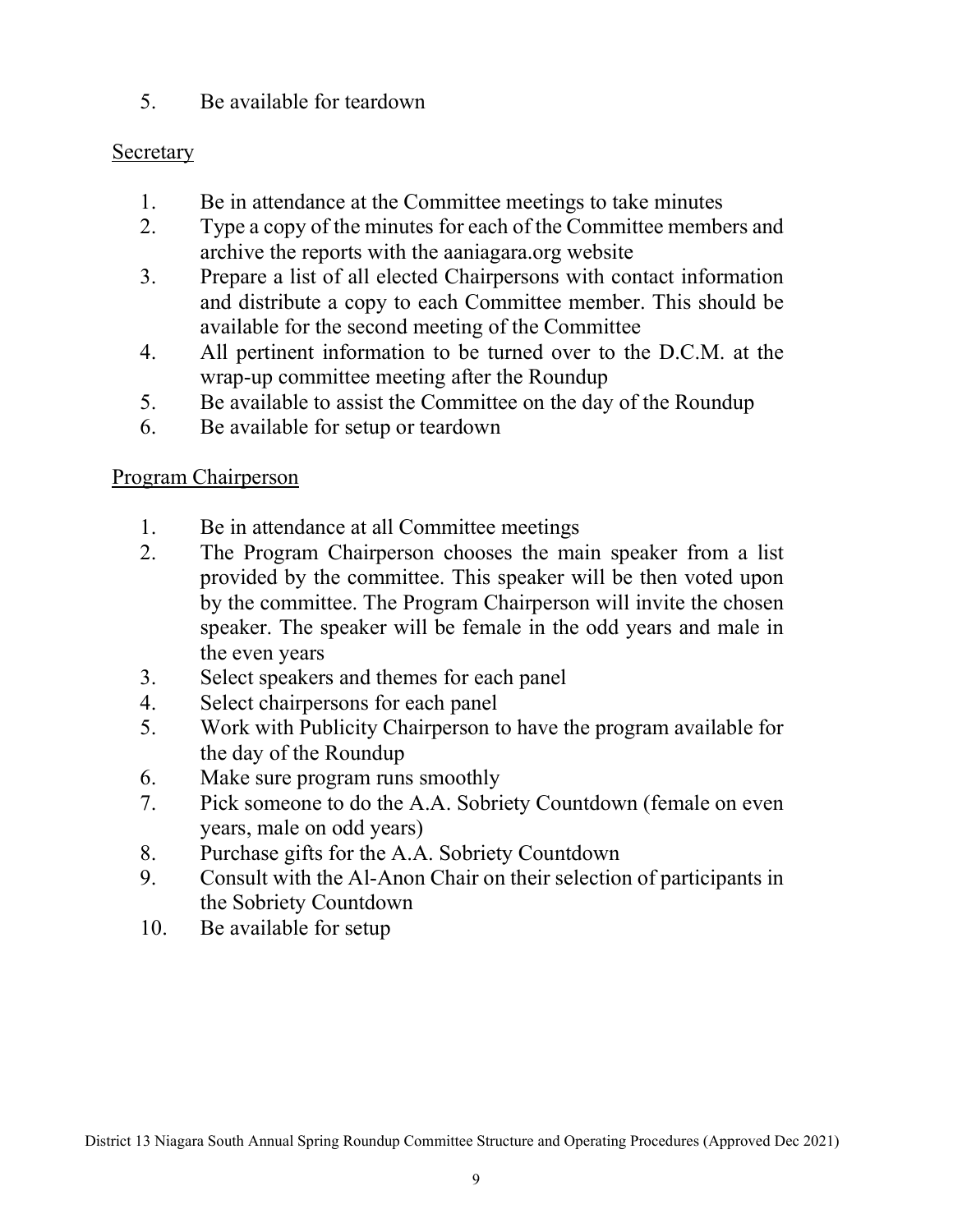#### Kitchen Chairperson

- 1. Be in attendance at all Committee meetings
- 2. Prepares suggested menu and presents budget to be approved by the Committee
- 3. Works with Treasurer to contact all Niagara South Groups and Meetings for supper donations
- 4. Plan and arrange for the lunch menu
- 5. Select volunteers to help prepare food and serve lunch and supper
- 6. Select volunteers to help clean up kitchen area
- 7. Keep record of food and supplies
- 8. Check inventory left over from previous year
- 9. Arrange for the buying of supplies needed
- 10. The Treasurer & Kitchen Chairperson will work together in order to purchase supplies for the banquet while trying to keep within the approved budget. Copies of all receipts should be provided to the Treasurer at each meeting for bookkeeping purposes
- 11. Counts and packs the aprons for returning
- 12. Supplies a final inventory list and summary report to the D.C.M., this is to be submitted at the final Roundup meeting
- 13. Be available for kitchen setup and kitchen teardown

## Canteen Chairperson

- 1. Be in attendance at all Committee meetings
- 2. Purchase canteen supplies
- 3. Arrange for volunteers to staff the canteen throughout the day
- 4. Supply coffee throughout the day and ensure that the coffee stations are stocked with milk, cream & sugar
- 5. Submit financial report at the final Roundup meeting
- 6. Sell off all extra supplies at the end of the Roundup
- 7. The Treasurer & Canteen Chairperson will work together in order to purchase supplies for the banquet while trying to keep within the approved budget. Copies of all receipts should be provided to the Treasurer at each meeting for bookkeeping purposes
- 8. Be available for canteen setup and canteen teardown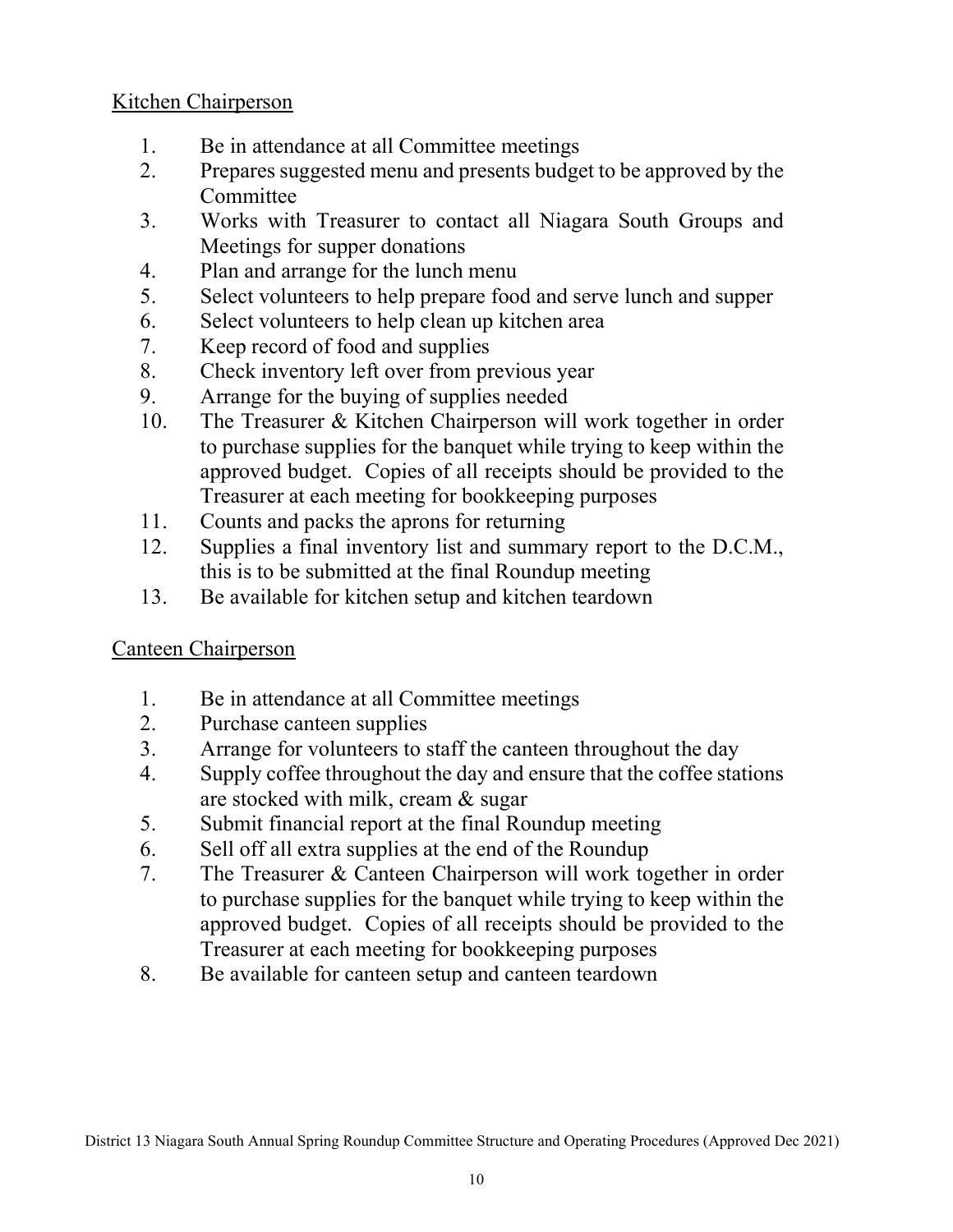#### Publicity Chairperson

- 1. Be in attendance at all Committee meetings
- 2. Design two (2) flyers (see #3 below), program and tickets with Committee approval
- 3. Prepare one generic flyer that has no names or phone numbers and only the Roundup email address for posting on a website. The second flyer with contact names and phone numbers is to be ready to give to the D.C.M. to take to the January Area Committee meeting
- 4. Distribution of flyers, manage Spring Roundup email accounts and contact websites and Box 459
- 5. The Publicity Chairperson shall provide the D.C.M. with all pertinent information such as security questions and passwords for the Spring Roundup email address. This should be given anytime there is a change with the email information and should be kept up to date
- 6. Ordering and printing of tickets; should be ready by December
- 7. Work with Program Chairperson to have program ready for day of Roundup
- 8. Be available to setup or teardown

## Greeter Chairperson

- 1. Be in attendance at all Committee meetings
- 2. Select volunteers for the door and ensure that someone is at the door at all times
- 3. Keep greeter and registration area quiet when meetings are in progress
- 4. Be available for setup

#### Cleanup Chairperson

- 1. Be in attendance at all Committee meetings
- 2. Select a committee to assist with duties
- 3. Keep tables clean of litter throughout the day and evening
- 4. Keep garbage cans clean and empty when necessary
- 5. Obtain volunteers to stay late to assist with teardown at the end of the evening
- 6. Be available for teardown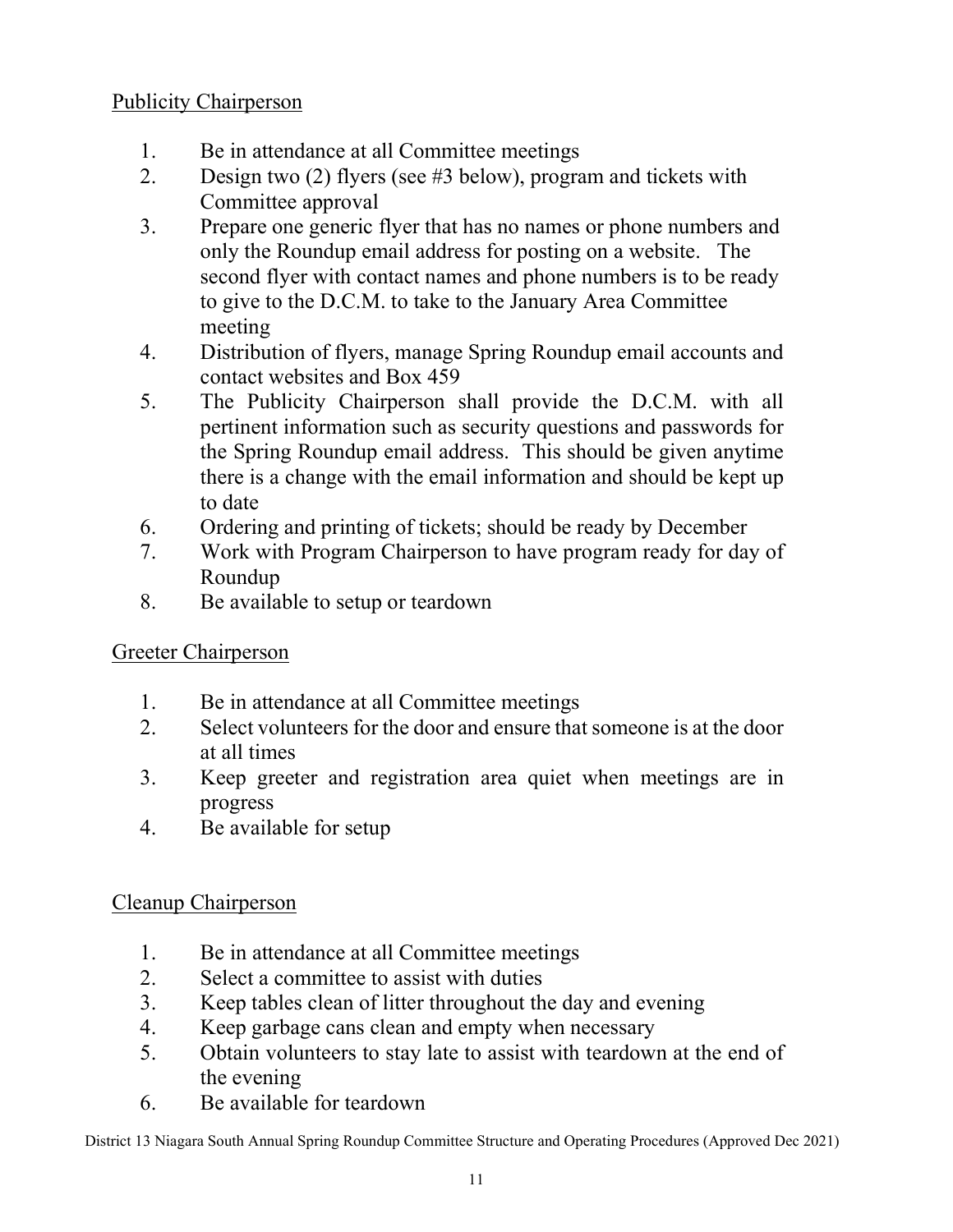## Co-Secretary

- 1. Be in attendance at all Committee meetings
- 2. Be available to take Committee meeting minutes if Secretary is not available
- 3. Work with the Secretary in preparing the minutes
- 4. Be available to assist the Committee on the day of the Roundup
- 5. Be available for setup or teardown

#### Program Co-Chairperson

- 1. Be in attendance at all Committee meetings
- 2. Assist Program Chairperson in all duties as outlined in the Duties and Responsibilities of that position
- 3. Be available for setup or teardown

#### Kitchen Co-Chairperson

- 1. Be in attendance at all Committee meetings
- 2. Assist Kitchen Chairperson in all duties as outlined in the Duties and Responsibilities of that position
- 3. Be available for kitchen cleanup

#### Canteen Co-Chairperson

- 1. Be in attendance at all Committee meetings
- 2. Assist Canteen Chairperson in all duties as outlined in the Duties and Responsibilities of that position
- 3. Be available for canteen setup or teardown

## Publicity Co-Chairperson

- 1. Be in attendance at all Committee meetings
- 2. Assist Publicity Chairperson in all duties as outlined in the Duties and Responsibilities of that position
- 3. Be available for setup or teardown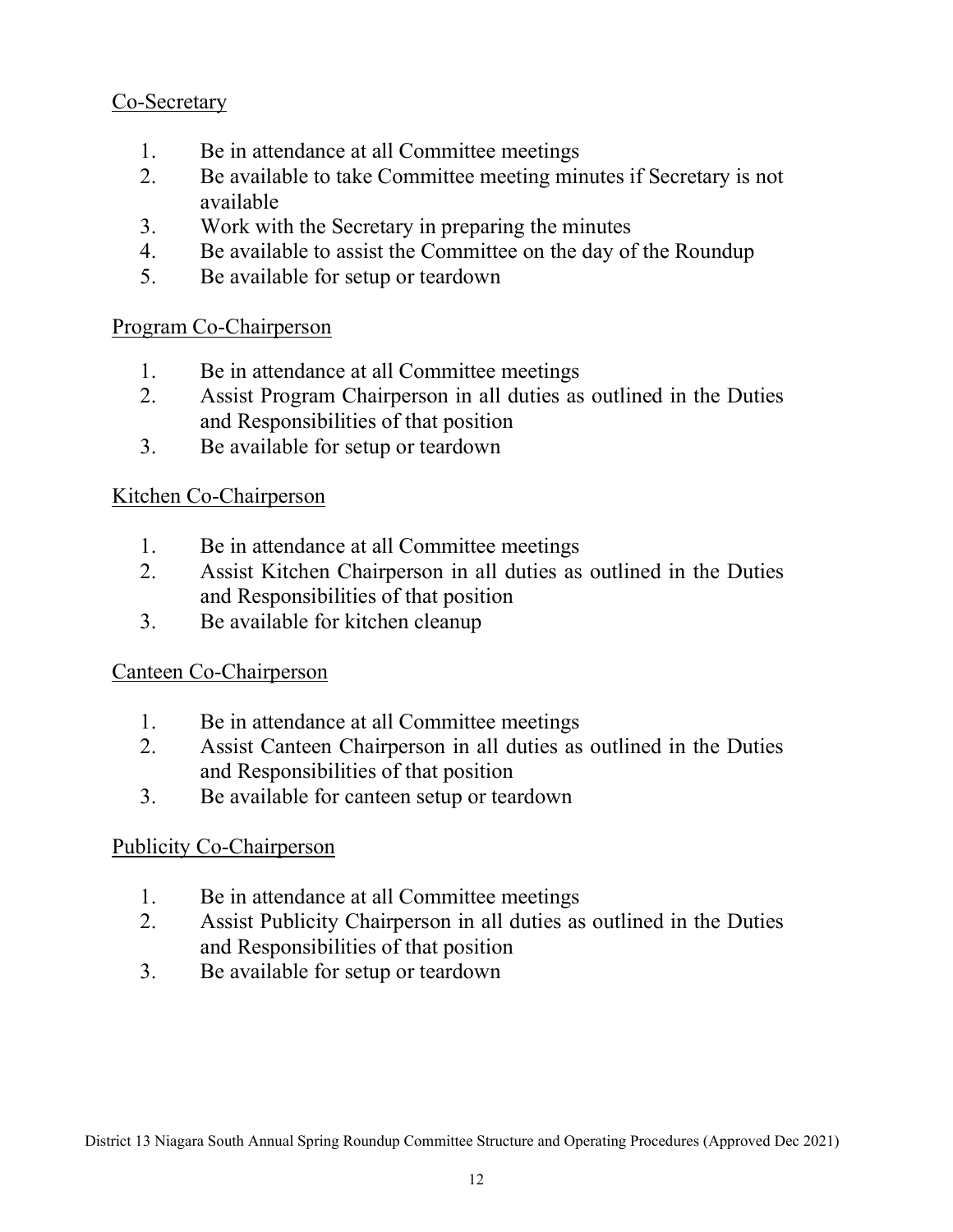## Greeter Co-Chairperson

- 1. Be in attendance at all Committee meetings
- 2. Assist Greeter Chairperson in all duties as outlined in the Duties and Responsibilities of that position
- 3. Be available for setup or teardown

#### Cleanup Co-Chairperson

- 1. Be in attendance at all Committee meetings
- 2. Assist Cleanup Chairperson in all duties as outlined in the Duties and Responsibilities of that position
- 3. Be available for teardown

# Section 3 Elections

# Section 3.1 Election Procedures

- 1. Elections are to be held at the first meeting of the Roundup
- 2. Elections for Chairperson shall be chaired by the D.C.M.
- 3. The remaining elections shall be chaired by the elected Chairperson with the assistance of the D.C.M.
- 4. Elections shall be done with nominations, with seconder and by simple majority vote
- 5. Any positions not filled shall be carried over to the next meeting
- 6. In the event of a tie, after one vote, go to the hat
- 7. D.C.M. will provide scrutineers to assist with the elections

# Section 3.2 Order of Positions for Roundup Election

- 1. Chairperson
- 2. Co-Chairperson
- 3. Treasurer
- 4. Co-Treasurer
- 5. Secretary
- 6. Program Chairperson
- 7. Kitchen Chairperson
- 8. Canteen Chairperson
- 9. Publicity Chairperson
- 10. Greeter Chairperson
- 11. Cleanup Chairperson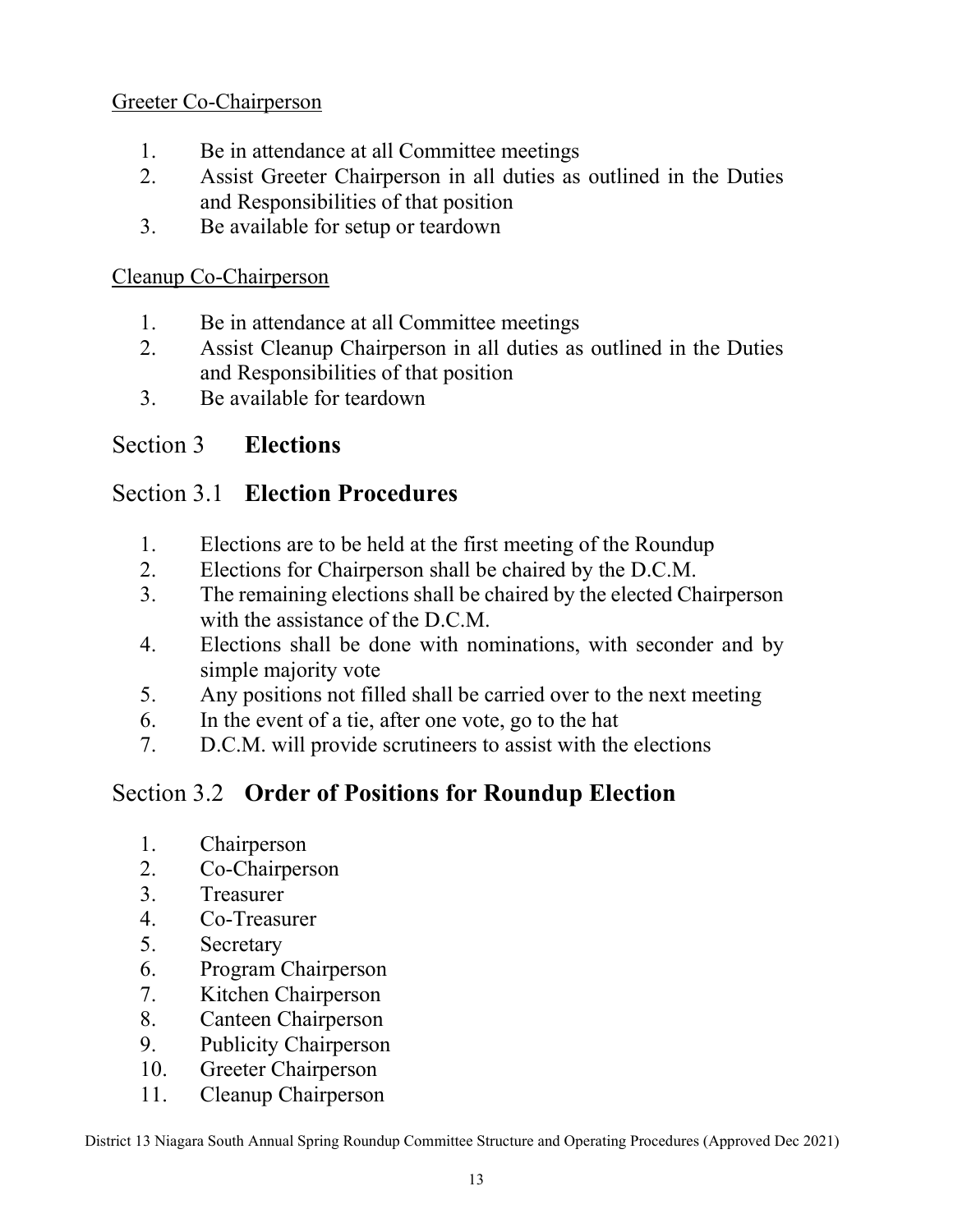- 12. Co-Secretary
- 13. Program Co-Chairperson
- 14. Kitchen Co-Chairperson
- 15. Canteen Co-Chairperson
- 16. Publicity Co-Chairperson
- 17. Greeter Co-Chairperson
- 18. Cleanup Co-Chairperson

# Section 4 General Guidelines

- 1. Should a Chairperson need to resign from the Committee during the term, the Co-Chairperson will automatically move into the Chairperson position
- 2. An election shall then be held for a new Co-Chairperson from outside the present Committee Chairpersons
- 3. Co-Chairpersons must be prepared to step into the Chairperson position should the need arise
- 4. A Spirit of Rotation is suggested
- 5. Cheque signing authority will go to the D.C.M., the Chairperson of the Committee and the Committee Treasurer (two (2) of three (3) signatures required)
- 6. If unable to attend the election meeting and one wishes to stand for a position, a letter of intent with a brief service history is to be sent to the Roundup Committee
- 7. It is suggested that the Spring Roundup be held in late March or early April of each year
- 8. All final reports, secretary's minutes, kitchen supplies, canteen supplies, treasurer's supplies must be handed over to the D.C.M. at the wrap-up meeting
- 9. The present bank account is to be left open with a start-up fund of \$2,500 (Passed by the District Committee June 10, 2013)
- 10. Outgoing Chairperson and D.C.M. should be responsible to see all supplies are stored
- 11. Any Committee Chairperson missing three (3) meetings shall be automatically resigned with the exception of excused absences
- 12. The process of choosing a theme should be the first order of business after the elections have been done (the decision should be made the following month)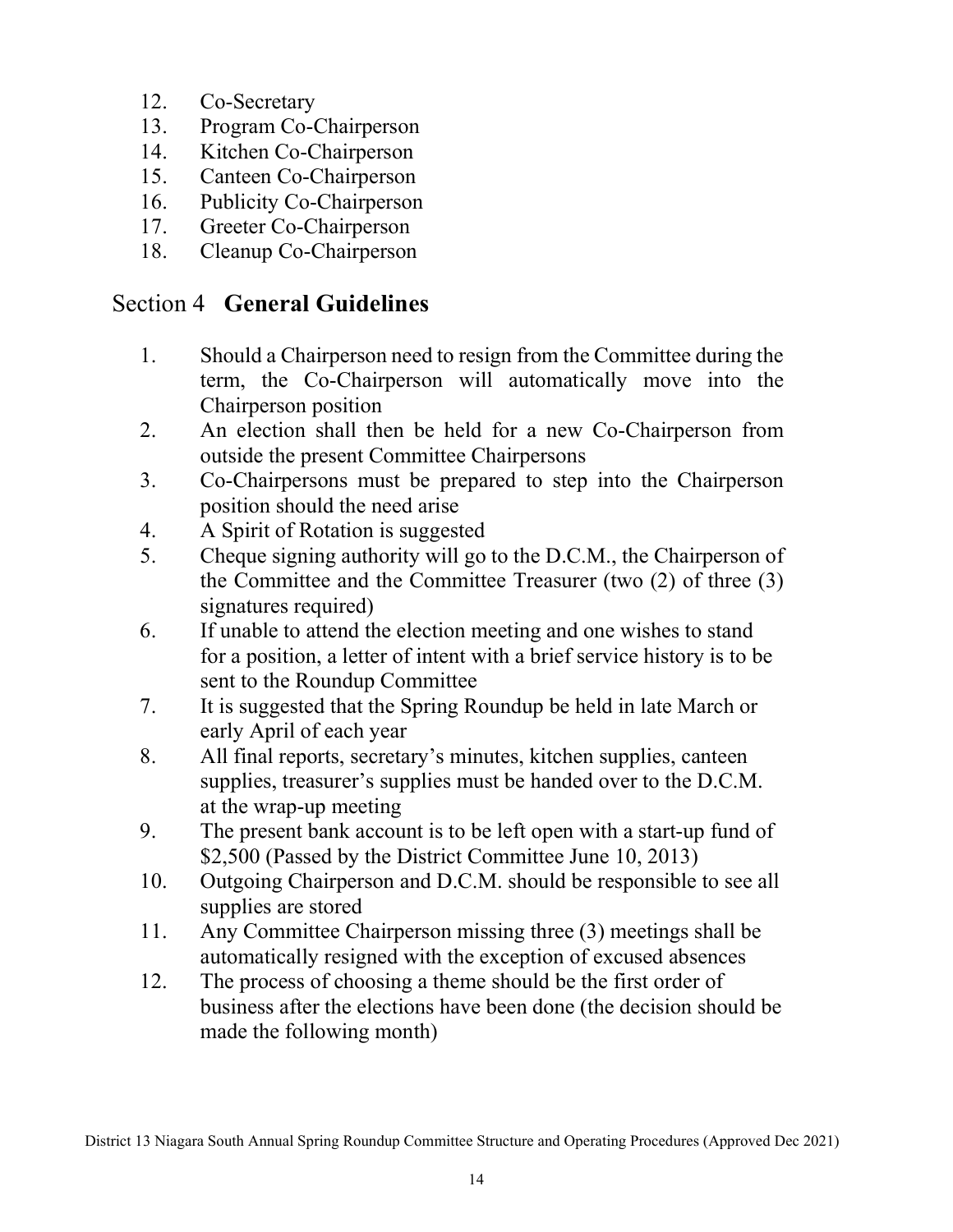# Section 5 Meeting Templates

#### Opening and Banquet Meeting

Thank you all for attending the Opening/Banquet meeting of our \_\_\_\_ rd Annual Spring Roundup

Open the meeting with a moment of silence and the Serenity prayer

Read the Anonymity Statement (Chairperson)

Preamble (Chairperson)

12 Steps

12 Traditions **and the set of the set of the set of the set of the set of the set of the set of the set of the set of the set of the set of the set of the set of the set of the set of the set of the set of the set of the s** 

 $\mathcal{L}_\mathcal{L} = \mathcal{L}_\mathcal{L} = \mathcal{L}_\mathcal{L} = \mathcal{L}_\mathcal{L} = \mathcal{L}_\mathcal{L} = \mathcal{L}_\mathcal{L} = \mathcal{L}_\mathcal{L} = \mathcal{L}_\mathcal{L} = \mathcal{L}_\mathcal{L} = \mathcal{L}_\mathcal{L} = \mathcal{L}_\mathcal{L} = \mathcal{L}_\mathcal{L} = \mathcal{L}_\mathcal{L} = \mathcal{L}_\mathcal{L} = \mathcal{L}_\mathcal{L} = \mathcal{L}_\mathcal{L} = \mathcal{L}_\mathcal{L}$ 

Chairperson to Qualify

Speaker(s)

Thank the Speaker and hand out thank you gift

Close with the Lord's Prayer (Chairperson)